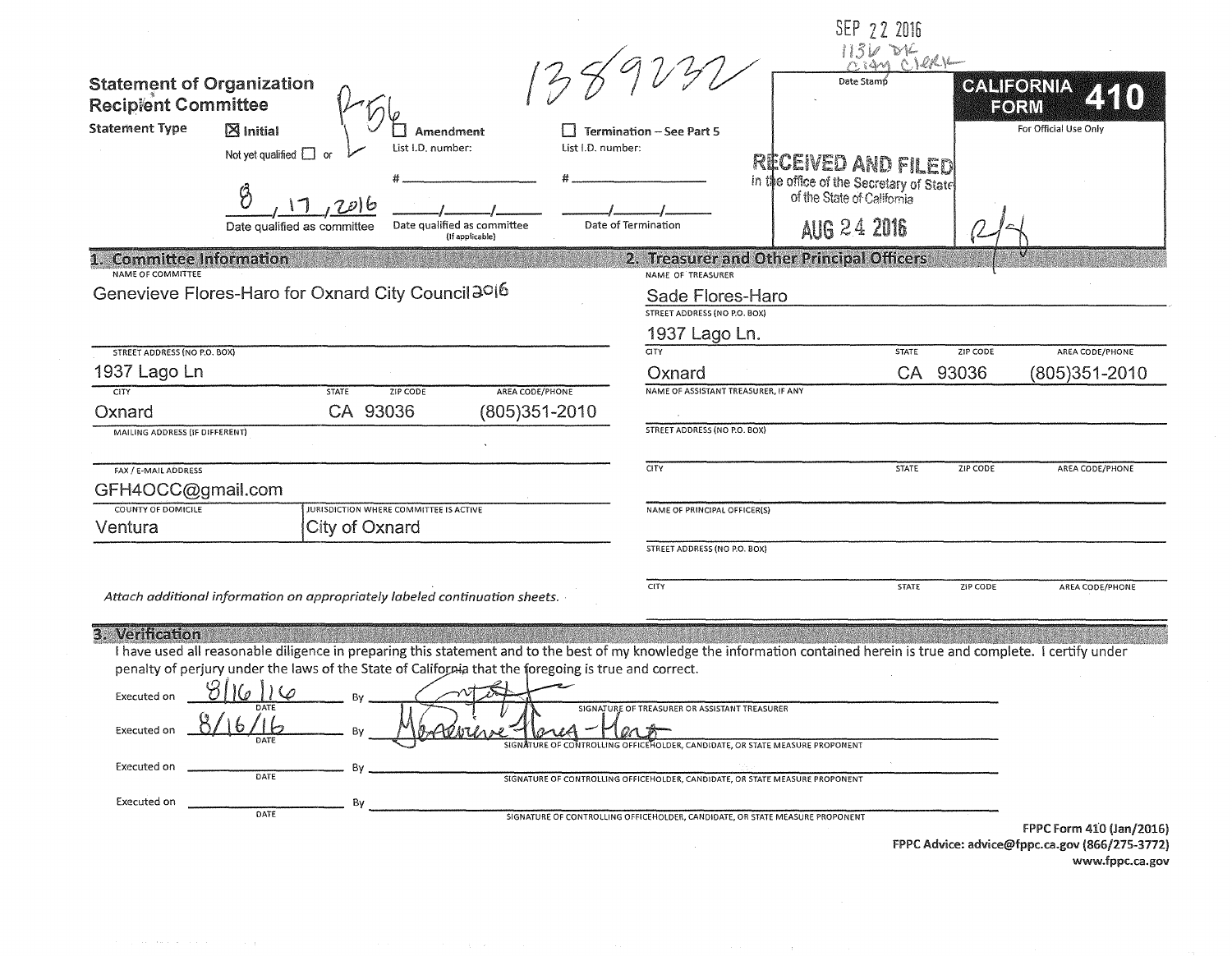| <b>Statement of Organization</b>                                            | CALIFORNIA 110     |
|-----------------------------------------------------------------------------|--------------------|
| <b>Recipient Committee</b>                                                  | VEORIVA            |
| INSTRUCTIONS ON REVERSE                                                     | l Page 2           |
| <b>COMMITTEE NAME</b><br>Genevieve Flores-Haro for Oxnard City Council 2016 | <b>I.D. NUMBER</b> |

• All committees must list the financial institution where the campaign bank account is located.

| NAME OF FINANCIAL INSTITUTION                          | AREA CODE/PHONE | <b>BANK ACCOUNT NUMBER</b> |          |  |
|--------------------------------------------------------|-----------------|----------------------------|----------|--|
| Rabobank                                               | (805)240-1440   |                            |          |  |
| ADDRESS                                                | CITY            | <b>STATE</b>               | ZIP CODE |  |
| 155 S A St                                             | Oxnard          | СA                         | 93030    |  |
| 4. Type of Committee Complete the applicable sections. |                 |                            |          |  |

**'Gont:r@flefJ 'Gommittee** 

 $\mathcal{L}^{\mathcal{L}}$ 

• list the name of each controlling officeholder, candidate, or state measure proponent. If candidate or officeholder controlled, also list the elective office sought or held, and district number, if any, and the year of the election.

• list the political party with which each officeholder or candidate is affiliated or check "nonpartisan."

• If this committee acts jointly with another controlled committee, list the name and identification number of the other controlled committee.

| NAME OF CANDIDATE/OFFICEHOLDER/STATE MEASURE PROPONENT | ELECTIVE OFFICE SOUGHT OR HELD<br>(INCLUDE DISTRICT NUMBER IF APPLICABLE) | YEAR OF ELECTION | PARTY         |
|--------------------------------------------------------|---------------------------------------------------------------------------|------------------|---------------|
| Genevieve Flores-Haro                                  | <b>Oxnard City Councilmember</b>                                          | 2016             | ∐ Nonpartisan |
|                                                        |                                                                           |                  | l Nonpartisan |

Primarily Formed Committee **Primarily formed to support or oppose specific candidates or measures in a single election. List below:** 

| CANDIDATE(S) NAME OR MEASURE(S) FULL TITLE (INCLUDE BALLOT NO. OR LETTER) | CANDIDATE(S) OFFICE SOUGHT OR HELD OR MEASURE(S) JURISDICTION<br>(INCLUDE DISTRICT NO., CITY OR COUNTY, AS APPLICABLE) | <b>CHECK ONE</b> |        |
|---------------------------------------------------------------------------|------------------------------------------------------------------------------------------------------------------------|------------------|--------|
|                                                                           |                                                                                                                        | SUPPORT          | OPPOSE |
|                                                                           |                                                                                                                        |                  |        |
|                                                                           |                                                                                                                        | <b>SUPPORT</b>   | OPPOSE |
|                                                                           |                                                                                                                        |                  |        |
|                                                                           |                                                                                                                        |                  |        |

FPPC Form 410 (Jan/2016) FPPC Advice: advice@fppc.ca.gov (866/275-3772) www.fppc.ca.gov

 $\sim$